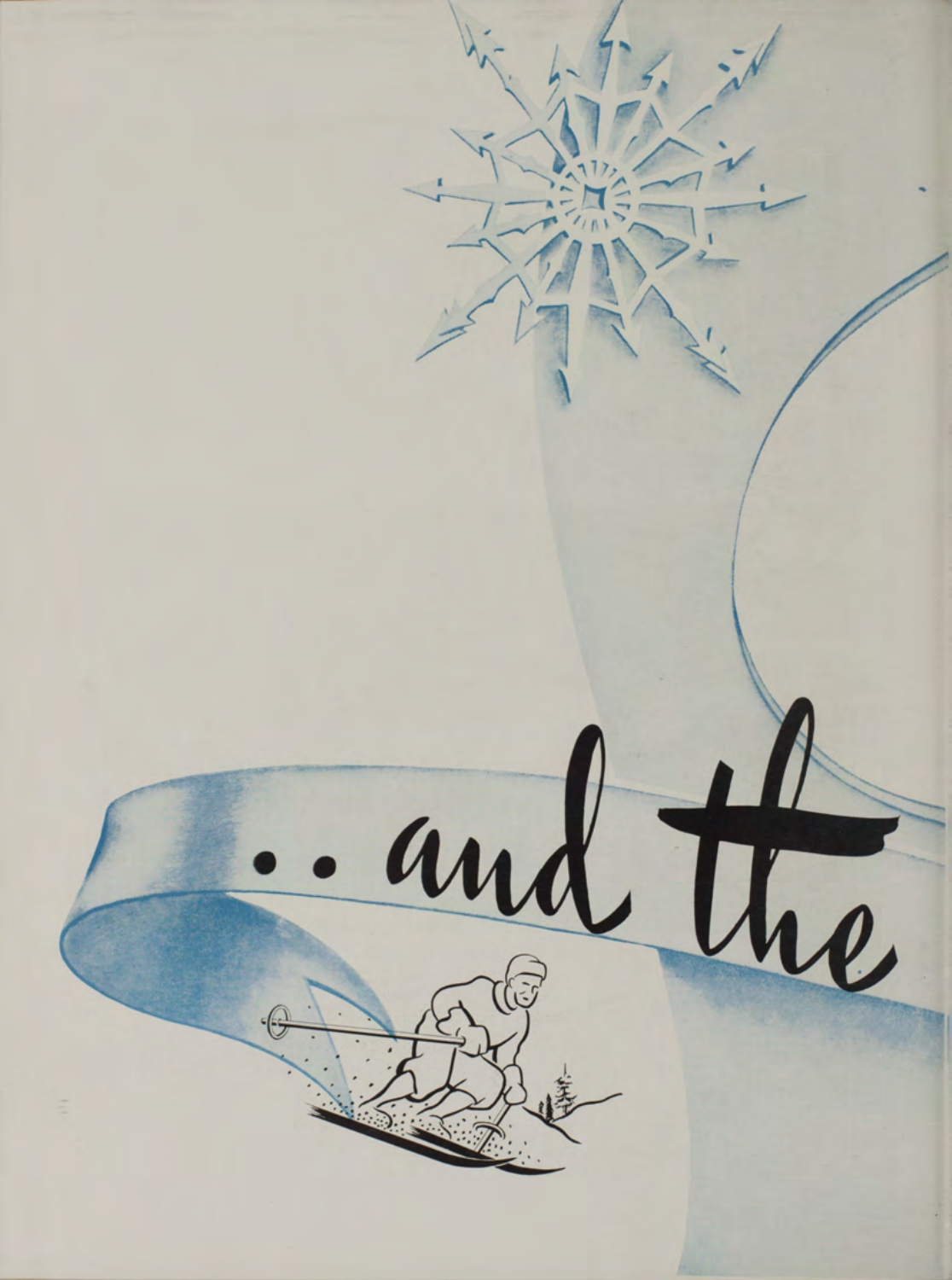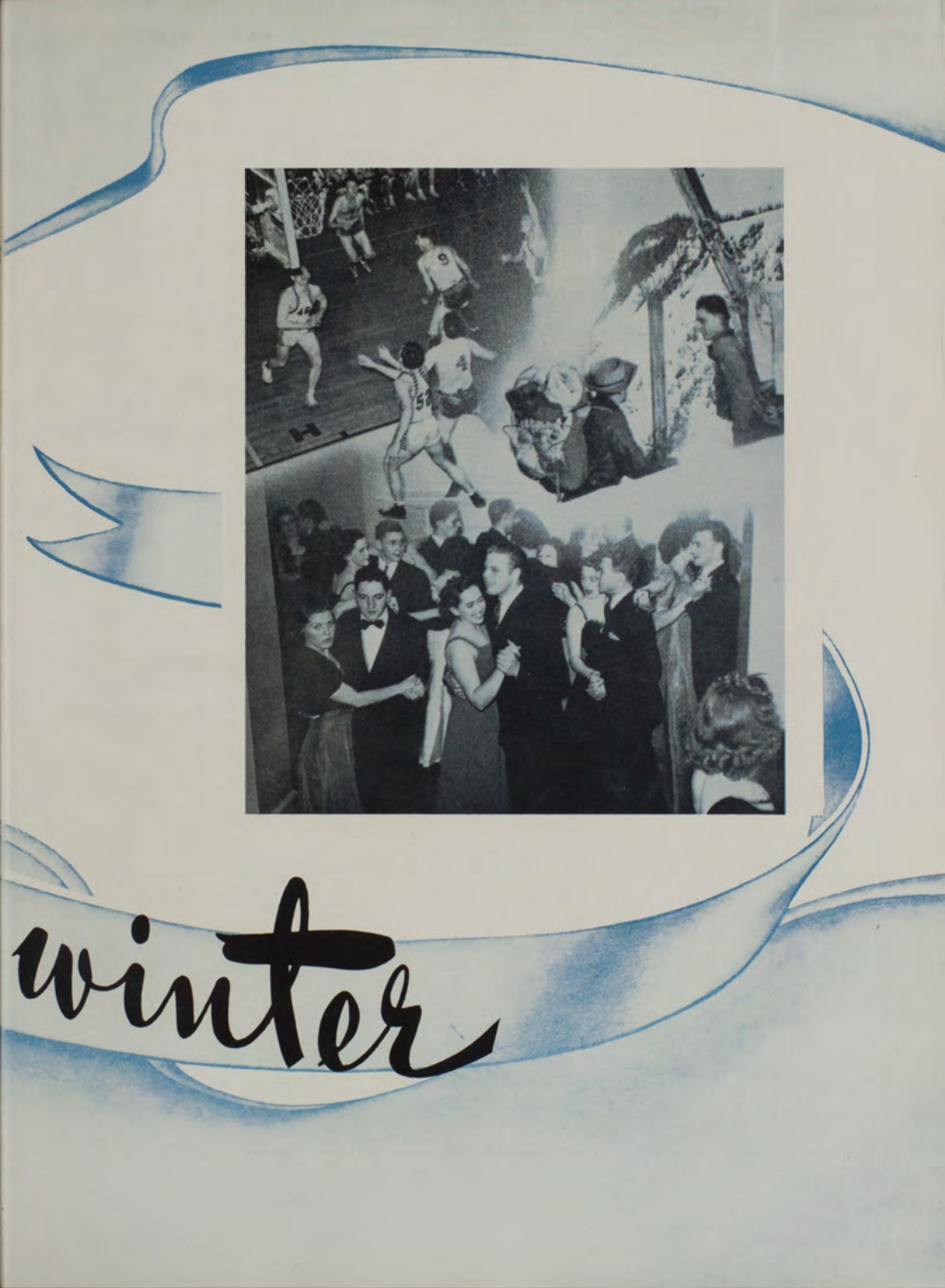

the rude

## SOPHOMORES



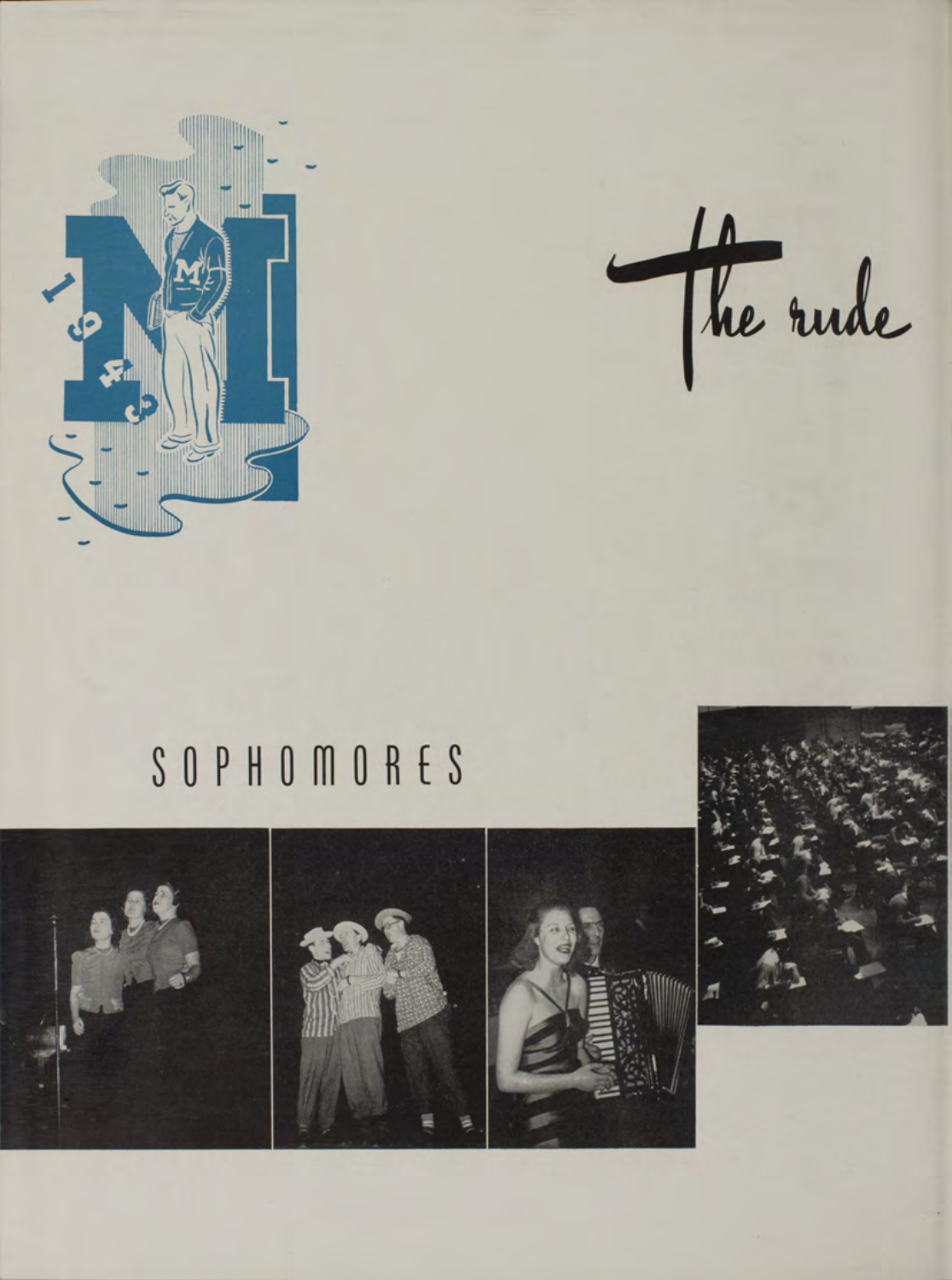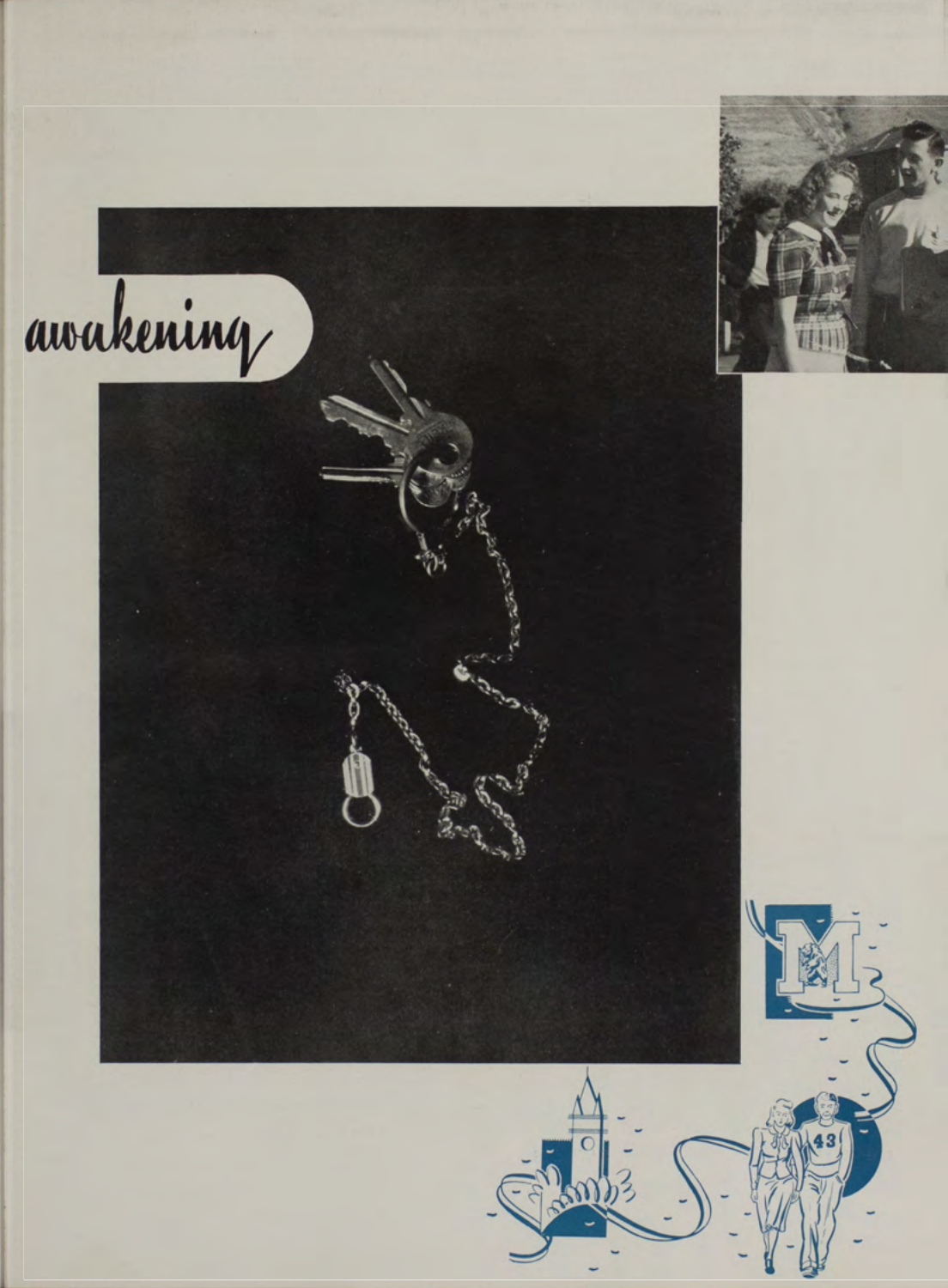

PATTY RUENAUVER
EVIE MORRIS JERRY ANDERSON TOM DANIELS





BETTY LEAPHART RAY RYAN



Ruenauver . . . over-talkative Theta; Morris . . . pleasant, bald journalist; Golder . . . school spirit, cheer leader, Bearpaw; Daniels . . . more school spirit, California wonder boy; Crutcher . . . Sentinel, Publications, convo; Fisher . . . flunks out trying to revamp the university set up; Leaphart  $\dots$ friendly, smiling, likeable; Ryan . . . bustle and drive and too, too busy to breath deeply.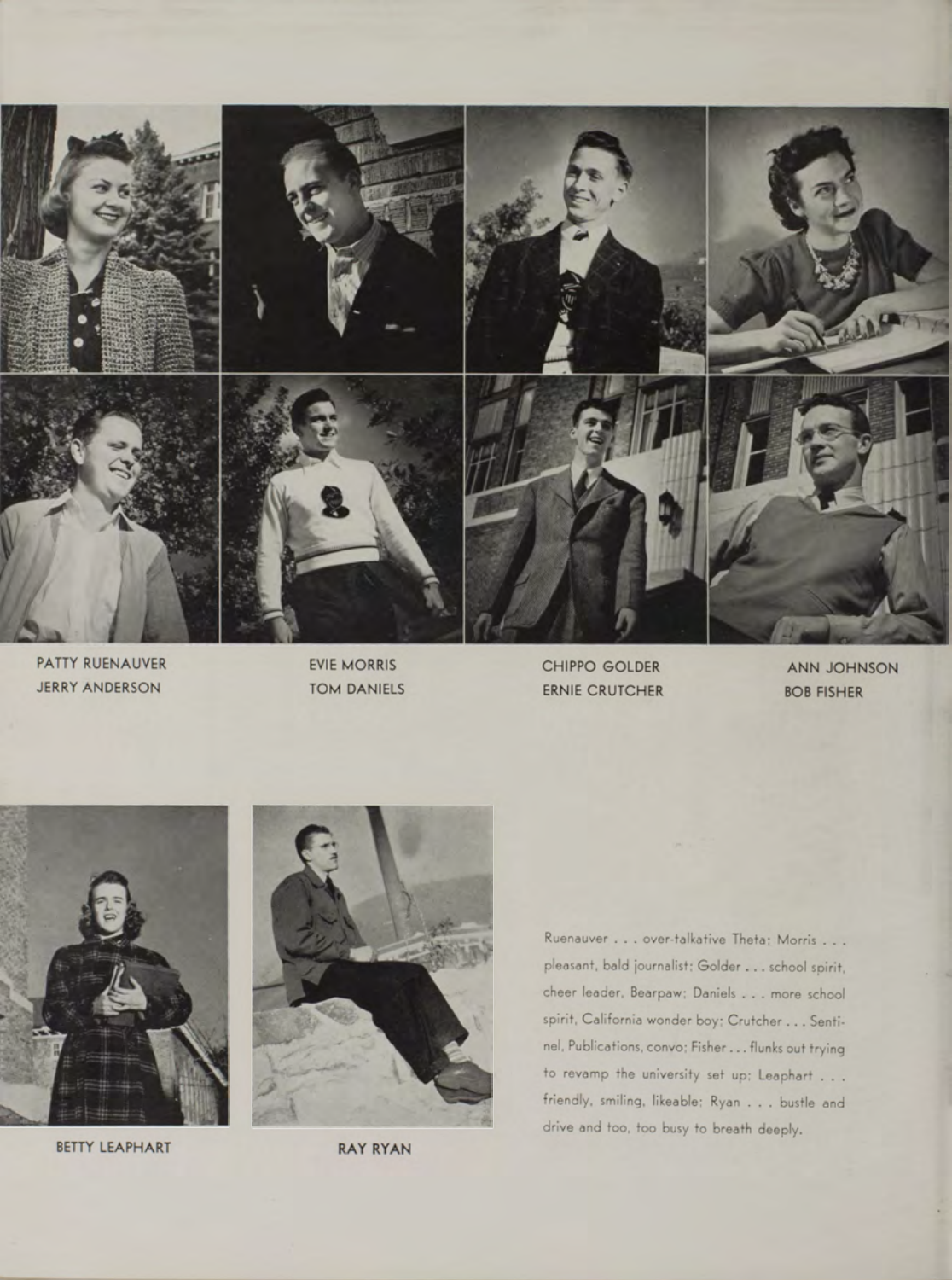

SCOTTIE McLEOD BILL LEAPHART

JUDITH HURLEY VIRGINIA BRASHEAR

PEG ONBERG

One man and three smiling females to run the class no end. . . . Foote, president; Schiltz, vice-president; Brashear, secretary and young Onberg, treasurer. Landreth on our left is merely the good-natured friend of everyone so is included herewith. On the left Shallenberger gives Hurley the much deserved cup for glamor galore . . . McLeod straightens his tie and footballer Leaphart admires a certain red convertible.

LOREN FOOTE RITA SCHLITZ

SHOTS OF THE SOPHS







PEG LANDRETH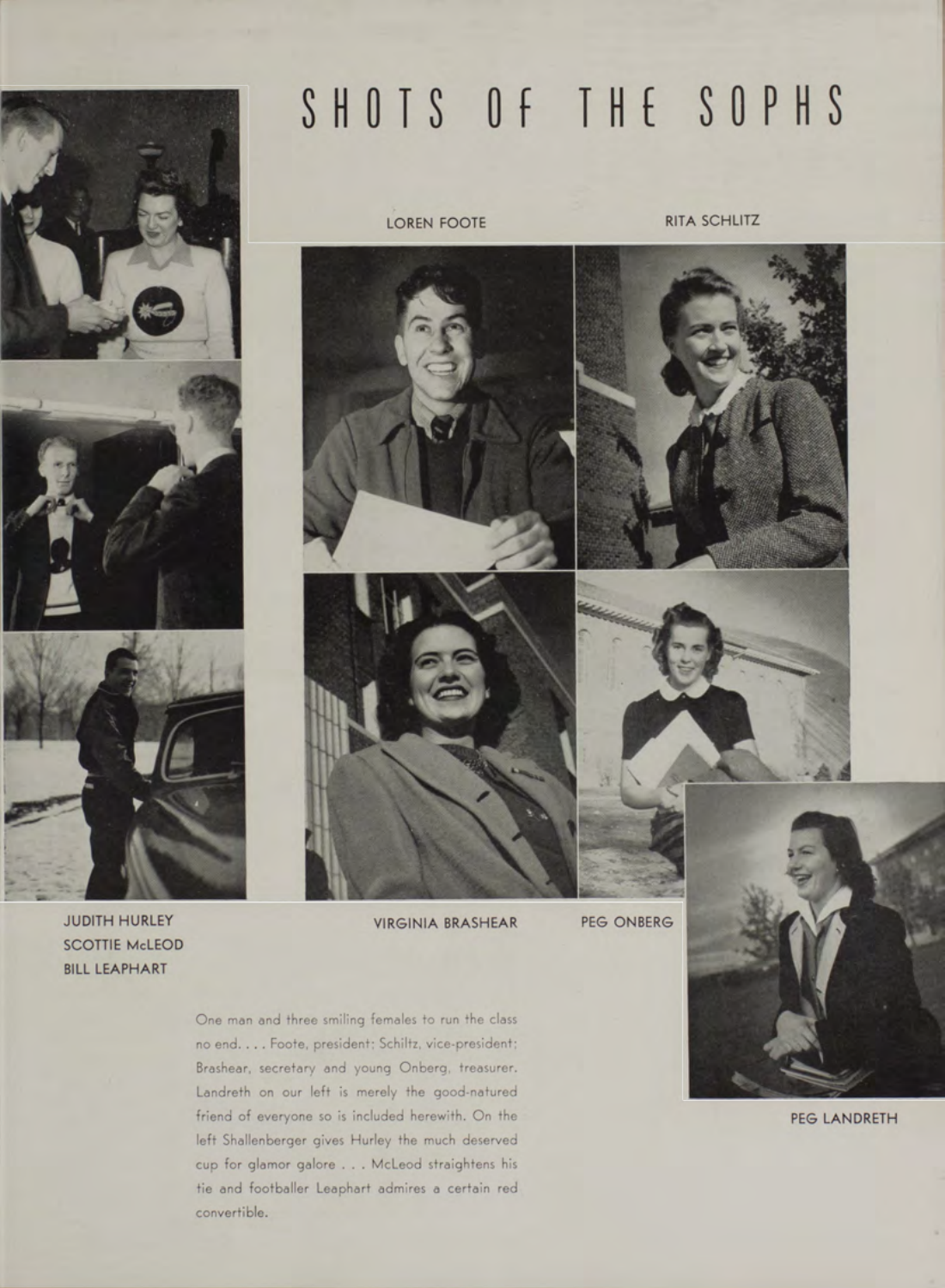## SPURS AND



**D E E G A N**



**RUENAUVER** 

P. KITT

**SPURS . . . A MOTLEY CREW** of odd female heterogenity to represent the bigger big guns of the Sophomore co-ed element. Work endless hours for the betterment of the campus; often suffer ill effects from same as seen from the damaging effect of toting heavy whistle around neck to toot off grasscutters. Eat together in the store odd week days — eat soup occasionally to save money for worthy causes. All in all a pretty good bunch. **mma** and  $\mathbb{R}$  and  $\mathbb{R}$  and  $\mathbb{R}$  and  $\mathbb{R}$  and  $\mathbb{R}$  and  $\mathbb{R}$  and  $\mathbb{R}$  and  $\mathbb{R}$  and  $\mathbb{R}$  and  $\mathbb{R}$  and  $\mathbb{R}$  and  $\mathbb{R}$  and  $\mathbb{R}$  and  $\mathbb{R}$  and  $\mathbb{R}$  and  $\mathbb{R}$  a



Top Row, left to right: KITT, BRASHEAR, FARNS-WORTH, GISBORNE, WOODS, ARMSTRONG, PLUMMER, CHERRY, SCHILTZ, ROUNCE. Middle Row: WEAVER, BLISS, VAN BLARICOM, DEEGAN, BUKVICH, HURLEY, ONBERG, RUENAUVER. Front Row: ROCHON, MOSBY, MACK, LEAPHART, LANDRETH, SWENSON, BRUCE.